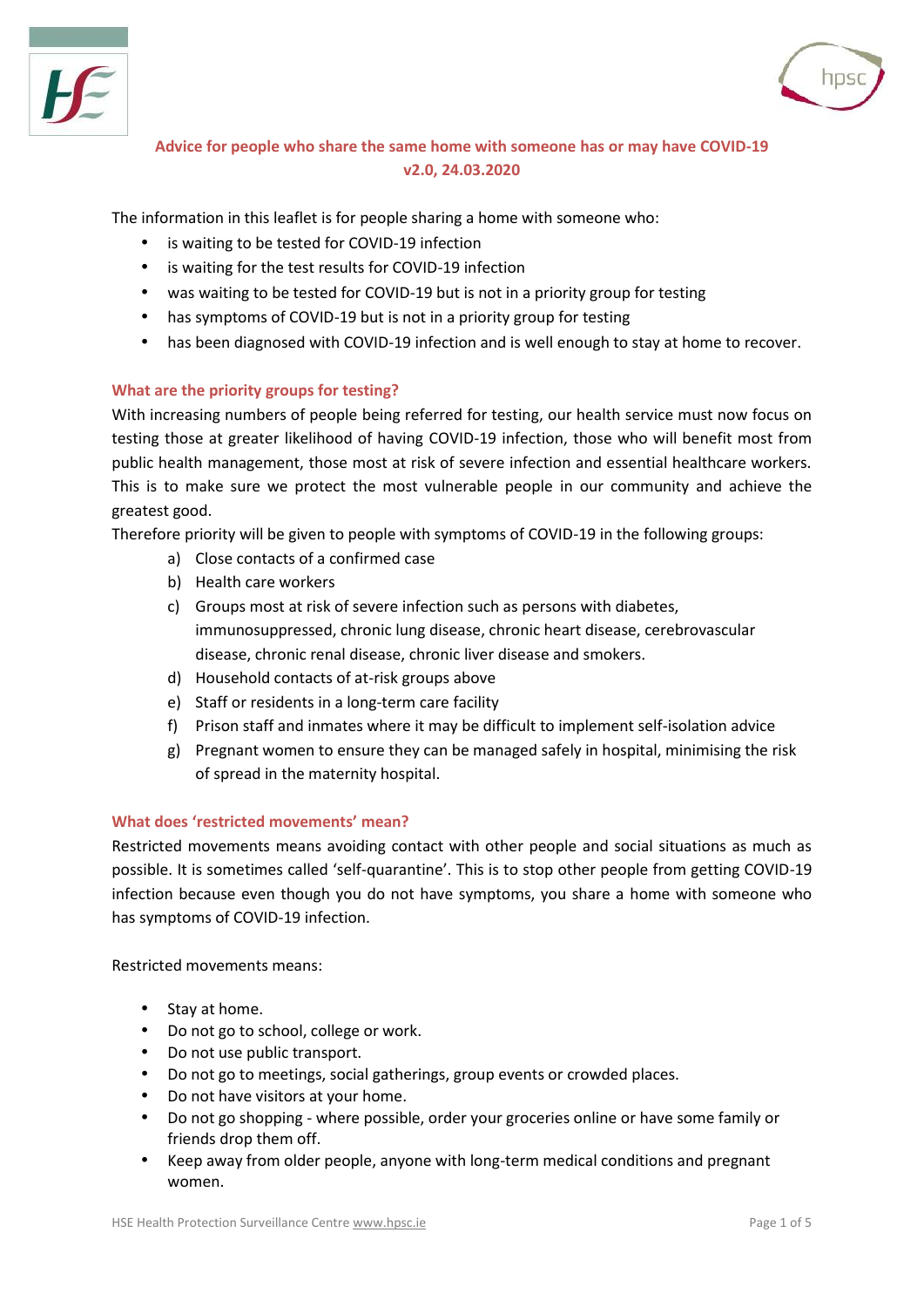- Do not travel outside or within Ireland
- You can go outside for walks, runs or cycles but stay 2 meters away from others around you

## **When can I return to normal if the person who is sick at home is in one of the priority groups for testing above?**

You should continue to restrict your movements while the person who is sick in your home awaits the test and the test results. Then:

- If the person in your home is diagnosed with COVID-19 infection and you remain well, you should restrict your movements for 14 days from the time they started self-isolating at home. In some instances self-isolation of the person with COVID-19 infection at home is not possible. In that case your doctor will you give you specific advice.
- If the person in your home is not diagnosed with COVID-19, you can go back to normal activity and work immediately. It is possible that they have another infectious illness, such as flu and you should still avoid contact with them as much as possible for 48 hours after their symptoms have gone away.

# **When can I return to normal if the person who is sick at home is not in one of the priority groups for testing above?**

If you remain well, you should restrict your movements for 14 days from the time they started selfisolating at home. In some instances self-isolation of the sick person at home is not possible. In that case your doctor will you give you specific advice.

#### **Keeping yourself safe and well**

- It is very easy to become anxious and lonely when you have to spend time on your own but remember, you can always pick up the phone and call a friend - the virus does not travel through phones lines. For more information on minding your mental health during the COVID-19 outbreak go to www.hse.ie.
- Although you have been asked to stay at home it is important you keep yourself mobile by getting up and moving around as much as possible. You can go out for walks, runs or cycles but try to avoid contact with others and keep a distance of at least 1 meter (3ft) but where possible 2 meters (6.5 feet) from others.

#### **1. Clean your hands often (wash with soap or gel)**

- Clean your hands regularly This is one of the most important things you can do.
- Use moisturizer on your hands after washing
- Be careful to do this anytime you have touched the person with COVID-19 or touched anything they have used.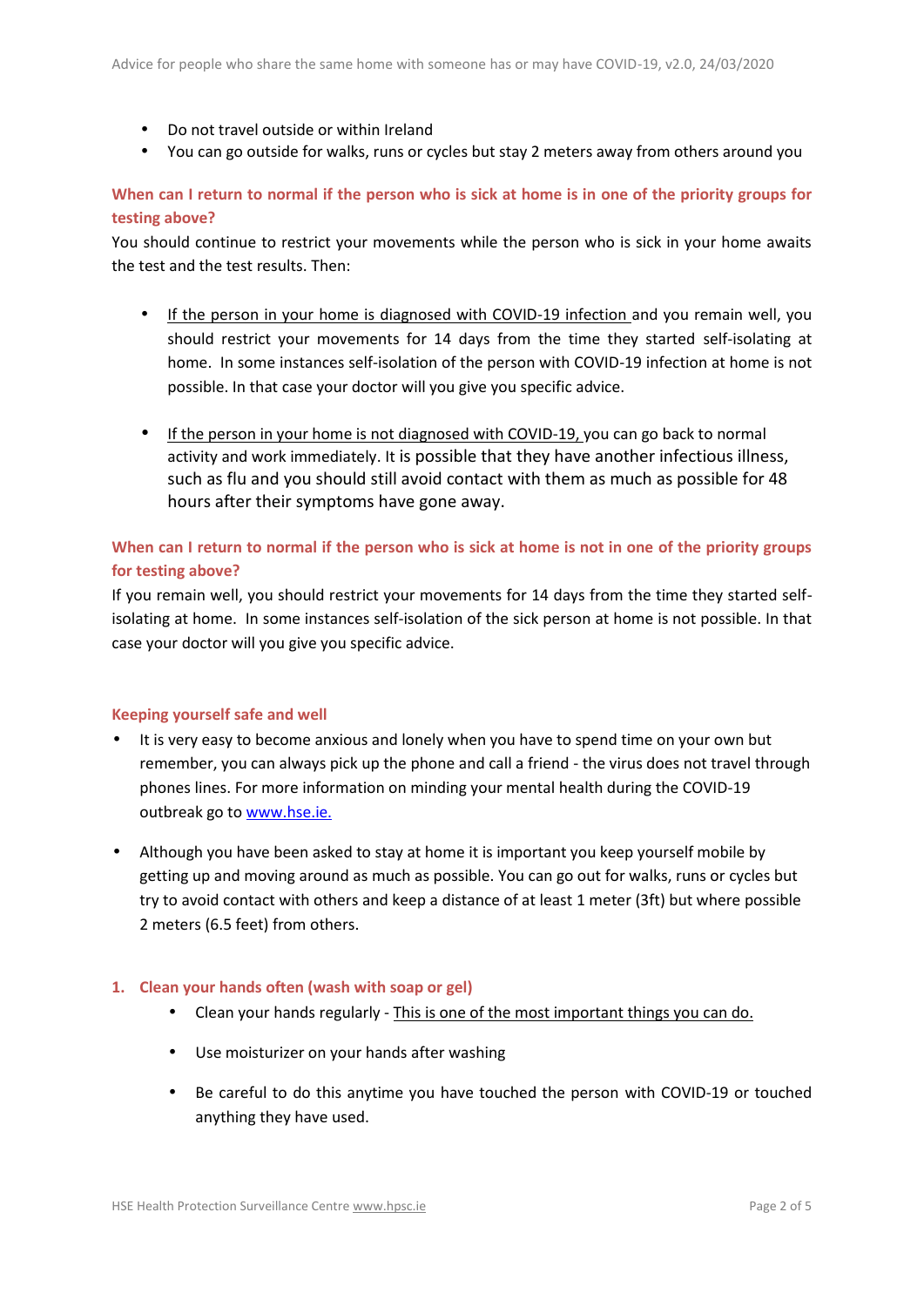- **2. Don't spend much time with the person awaiting the test results**
	- It is best to stay out of the room they are in as much as possible and avoid touching. Try to stay at least 1 meter (3ft) and where possible 2 meters (6.5ft) away from them.
	- You can use your phones to talk.
- **3. Make sure that any room you need to share with the person (kitchen, bathroom) is well ventilated**
	- Keep windows open as much as you can
- **4. Do not invite visitors into the home**
	- Do not invite or allow unnecessary visitors to come into the house.
	- If someone urgently needs to come to the house, keep them at least 1 meter (3ft) and where possible 2 meters (6.5ft) away from the person with symptoms of COVID-19.
- **5. Be sure that people who are high risk of severe illness are not near the person with symptoms of COVID-19**
	- Don't let anyone who is at high risk of severe disease care for the patient or come close to them. This includes people who live in your home:
		- o who have a long-term illness
		- o who may have a weak immune system,
		- $\circ$  the very young (infants <1 year),
		- o those over 65 years and
		- o pregnant women.
	- Where possible, you should try to avoid contact with these high risk people too.

#### 6. **Avoid sharing your household things**

- You should not share food, dishes, drinking glasses, cups, knives, forks and spoons, towels, bedding or other items with the patient until they have been washed.
- The items can be washed in a dishwasher if one is available or with washing up liquid and hot water. You should use household/rubber gloves if available. The gloves can be washed and dried after use. Wash hands thoroughly with soap and water after removing the gloves
- If the person with symptoms of COVID-19 has used games consoles or remote controls clean them before someone else in the house uses them.

#### **7. Toileting and bathing**

- If possible, the person with symptoms of COVID-19 should have their own toilet and bathroom that no one else uses.
- If they can't have their own toilet/bathroom check that the toilet bathroom looks clean and clean your hands after you finish.
- Do not share towels with them.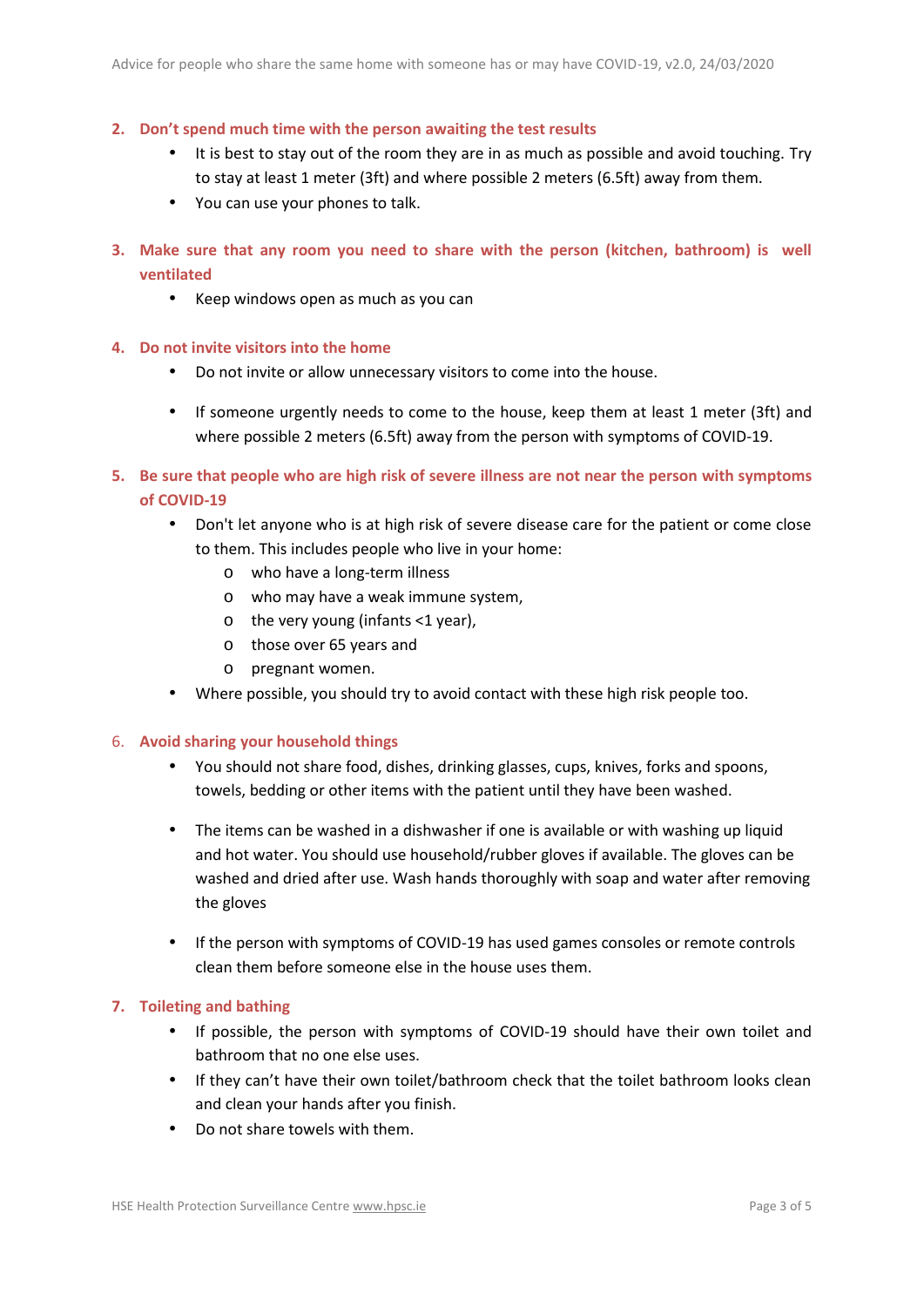#### **8. Household cleaning**

- Clean all surfaces, such as counters, table-tops, doorknobs, bathroom fixtures, toilets and toilet handles, phones, keyboards, tablets, and bedside tables, every day with a cleaning product.
- When cleaning you should use your usual household products, like detergents and bleach as these will be very effective at getting rid of the virus. Follow the instructions on the manufacturers label and check they can be used on the surface you are cleaning.
- If you have them wear household/ rubber gloves when cleaning surfaces or handling dirty laundry. If you use household/rubber gloves they can be washed and dried after use. Always wash your hands after you take off the gloves.
- If you are using re-useable cleaning cloths, these can be washed in a hot wash cycle of a washing machine after use.
- If the gloves and cleaning cloths are disposable place them in a plastic waste bag after using them. (See advice about managing rubbish below.)

#### **9. Laundry**

- Wash laundry at the highest temperature that the material can stand
- You can tumble dry items and iron using a hot setting/ steam iron if required.
- If you have household/rubber gloves you can wear them when handling dirty laundry and hold the items away from your clothing.
- If you don't have gloves wash your hands after handling dirty linen.
- Do not send laundry to a laundrette.

#### **10. Managing Rubbish**

- Put all personal waste including used tissues and all cleaning waste in a plastic rubbish bag.
- Tie the bag when it is almost full and then place it into a second bin bag and tie.
- Once the bag has been tied securely leave it somewhere safe. The bags should be left for three days before collection by your waste company.
- Other household waste can be disposed of as normal without any time delay.